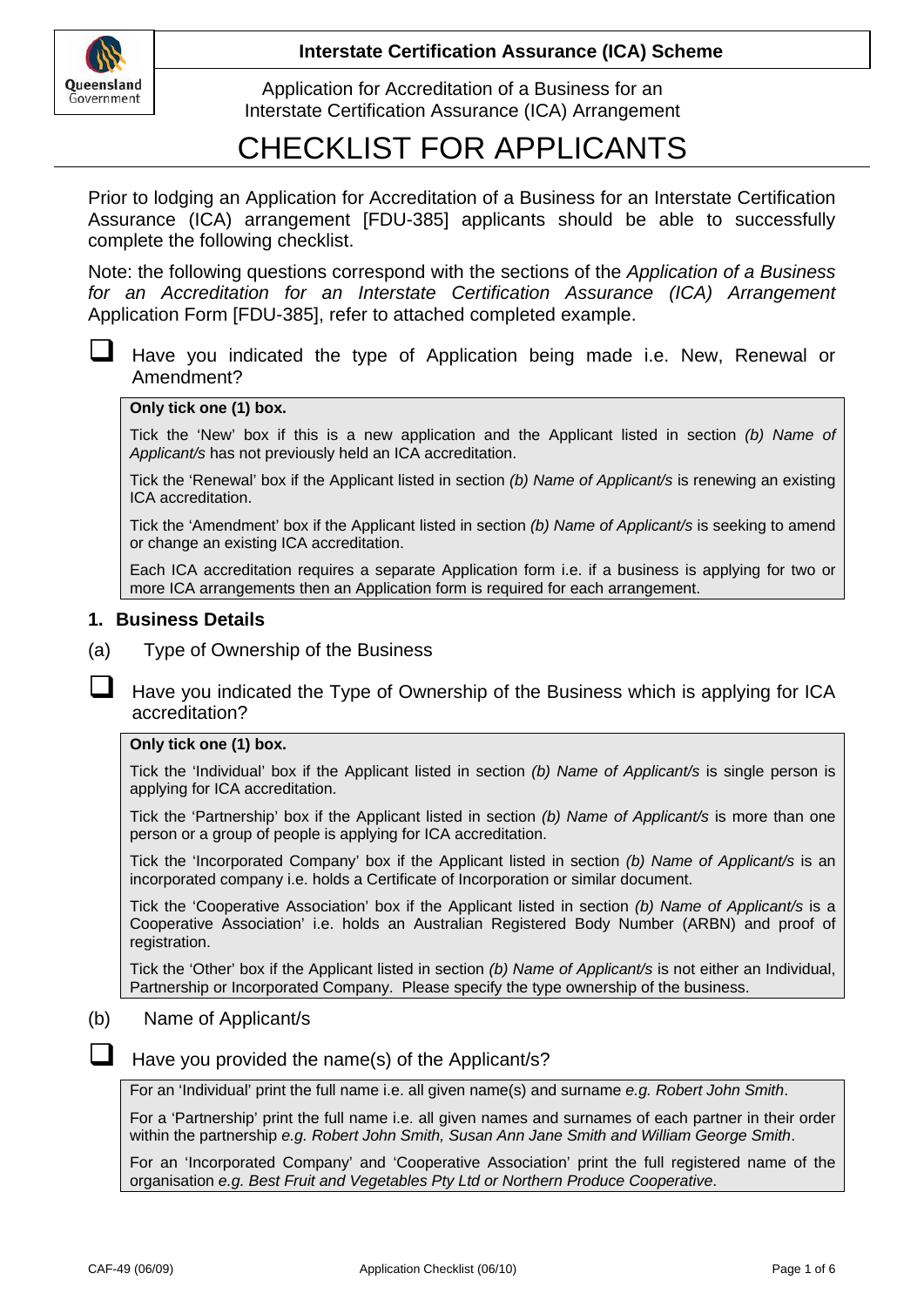

Application for Accreditation of a Business for an Interstate Certification Assurance (ICA) Arrangement

# CHECKLIST FOR APPLICANTS

|     | If the Applicant is an 'Incorporated Company' or 'Cooperative Association', have you<br>provided your ACN (Australian Company Number) or ARBN (Australian Registered<br>Body Number) number?                                                                                                                         |  |  |  |  |  |
|-----|----------------------------------------------------------------------------------------------------------------------------------------------------------------------------------------------------------------------------------------------------------------------------------------------------------------------|--|--|--|--|--|
|     | Only tick one (1) box.                                                                                                                                                                                                                                                                                               |  |  |  |  |  |
|     | The ACN or ARBN number must be nine (9) digits.                                                                                                                                                                                                                                                                      |  |  |  |  |  |
|     | If the Applicant/s is an 'Incorporated Company' or 'Cooperative Association', have<br>you provided proof of incorporation in the form of a Certificate of Incorporation or<br>similar document from the Australian Securities and Investment Commission (ASIC)?                                                      |  |  |  |  |  |
|     | Companies must provide proof of incorporation by attaching a copy of their Certificate of Incorporation<br>or similar document from the ASIC. Cooperative associations must provide a copy of their Certificate<br>of Registration or a registration search from the Department of Justice and Attorney-General.     |  |  |  |  |  |
| (c) | Trading Name/s of the business                                                                                                                                                                                                                                                                                       |  |  |  |  |  |
|     | Have you provided any trading or brand names used by the business on the<br>packages of produce which are to be certified under this ICA Arrangement?                                                                                                                                                                |  |  |  |  |  |
|     | Trading names or brand names are names used by the Applicant/s to describe their produce e.g.<br>Tom's Tomatoes, Best Bowen Mangoes, Green Thumb Pot Plants. Applicant/s may have more than<br>one trading name.                                                                                                     |  |  |  |  |  |
| (d) | <b>Postal Address of the Business</b>                                                                                                                                                                                                                                                                                |  |  |  |  |  |
|     | Have you provided the proper postal address of the business?                                                                                                                                                                                                                                                         |  |  |  |  |  |
|     | The postal address may be either a physical address, post office box, locked mail bag or other form of<br>address to where mail can be delivered e.g. John Smith 123 Grower Road Brisbane Qld 4000 or John<br>Smith PO Box 123 Brisbane Qld 4000 or John Smith LMB 99 Brisbane Qld 4000.                             |  |  |  |  |  |
|     | Have you provided the contact telephone, facsimile and mobile telephone numbers<br>for the business?                                                                                                                                                                                                                 |  |  |  |  |  |
|     | The contact telephone and facsimile number(s) should be those which are used as the primary means<br>of contacting the business.                                                                                                                                                                                     |  |  |  |  |  |
| (e) | Has the business been registered previously in Qld for the interstate movement of<br>produce?                                                                                                                                                                                                                        |  |  |  |  |  |
|     | Yes, give the four (4) digit Interstate Produce (IP) number.                                                                                                                                                                                                                                                         |  |  |  |  |  |
|     | No.                                                                                                                                                                                                                                                                                                                  |  |  |  |  |  |
|     | Only tick one (1) box.                                                                                                                                                                                                                                                                                               |  |  |  |  |  |
|     | An IP or Q number is provided by the Department of Employment, Economic Development and<br>Innovation to all businesses who have undertaken the interstate certification and movement of plants<br>and plant products. The IP number is a four (4) digit number unique to a business, preceded by the<br>letter 'Q'. |  |  |  |  |  |
| 2.  | <b>Operational Procedure and Facility Details</b>                                                                                                                                                                                                                                                                    |  |  |  |  |  |
| (a) | Operational Procedure used in this ICA arrangement (refer to list of Operational Procedures)                                                                                                                                                                                                                         |  |  |  |  |  |
|     |                                                                                                                                                                                                                                                                                                                      |  |  |  |  |  |

Have you indicated the two (2) digit number of the ICA Operational Procedure for which the Applicant/s are seeking accreditation?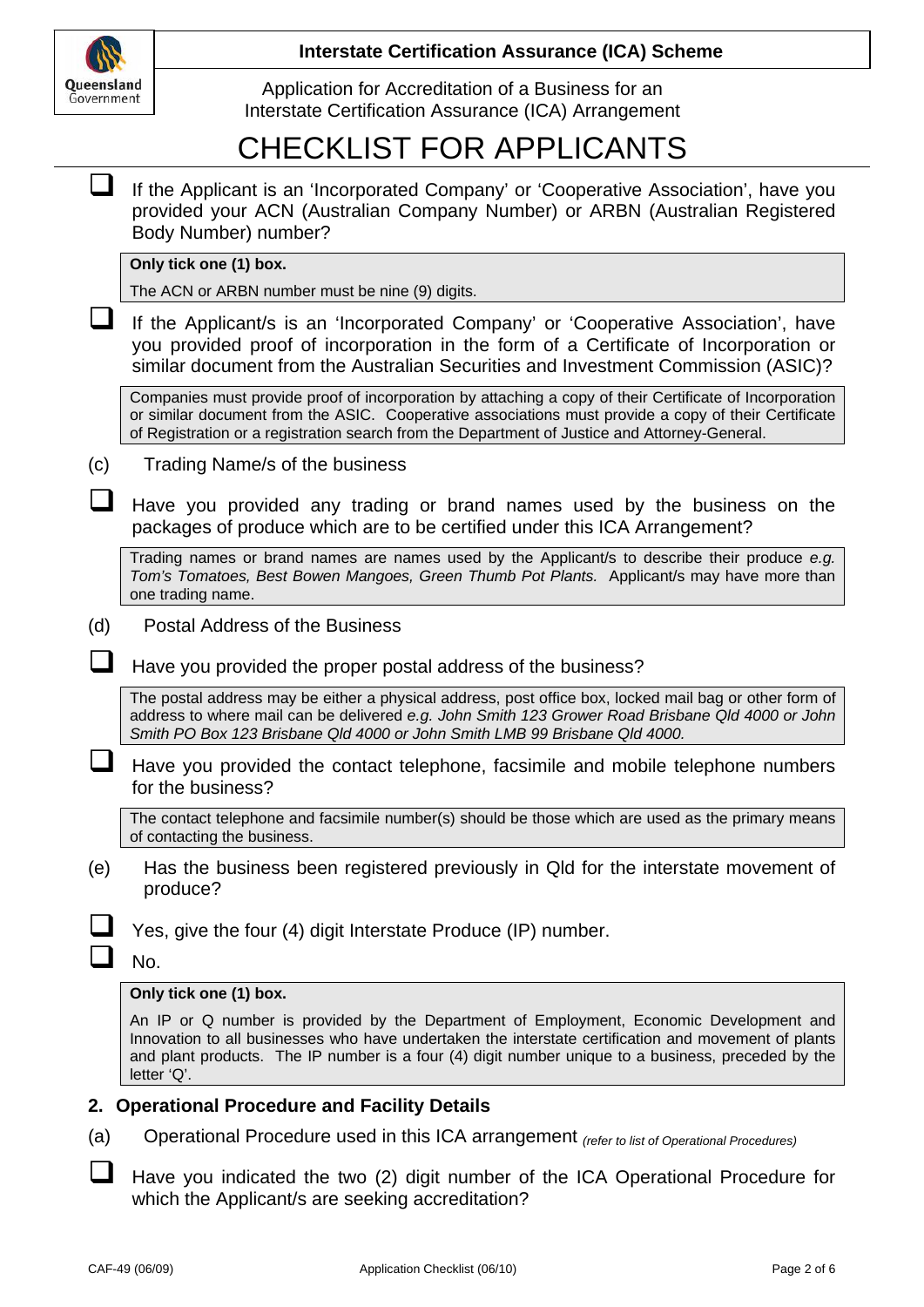

Application for Accreditation of a Business for an Interstate Certification Assurance (ICA) Arrangement

# CHECKLIST FOR APPLICANTS

If the Operational Procedure is documented into two parts, indicate by ticking the box(s) for only the part or parts for which you are seeking accreditation i.e. Part A, Part B or Parts A & B.

Before completing this section make sure you have the correct ICA Operational Procedure and ensure you understand your responsibilities under the whole procedure.

#### Have you provided the full title of the ICA Operational Procedure for which the Applicant/s are seeking accreditation?

Only place one procedure title in the box provided.

The title of the ICA Operational Procedure can be found on the cover page of all ICA Operational Procedures.

Ensure that you provide the full title of the Operational Procedure for which the Applicant/s are seeking accreditation *e.g. Splitting Consignments and Reconsigning Original Consignments of Certified Produce*.

(b) Street address of the facility

 Have you provided the full and proper street address where the facility which is to be accredited is located?

The facility is a place where the ICA Operational Procedure will be implemented. The facility must only be one physical location and described by a street address *e.g. 123 Grower Road Townsville Qld 4700*.

A facility can be any sort of establishment i.e. a house, a packing shed, a warehouse or an office building.

The street address of the facility may not be the same as the postal address of the business as described in part 1 (d).

 Have you provided the contact telephone, facsimile and mobile telephone numbers of the facility?

The contact telephone and facsimile number(s) should be those which are at the facility address provided, as listed on the application.

The contact telephone and facsimile number(s) may not be the same as those for the postal address of the business described in part 1 (d).

### **3. Authorised Signatories (for Assurance Certificates)**

 Have you provided the family name, given name/s and specimen signature for the Certification Controller, Back-Up Certification Controller and any additional Authorised Signatories?

Only place the names and signatures of those persons who are going to undertake the roles of Certification Controller, Back-Up Certification Controller and any additional Authorised Signatories within this section of the application. Only those persons listed in this section may certify produce on behalf of the Applicant.

Ensure that all person/s whose names and signatures appear in this section understand their role/s and responsibilities within the ICA Operational Procedure. Roles and responsibilities are referred to in Section Five (5) of each ICA Operational Procedure.

### **4. Types of Produce to be Certified Under the ICA Arrangement (if insufficient space, attach a list)**

 Have you provided the names of the types of produce which are to be certified under the ICA arrangement?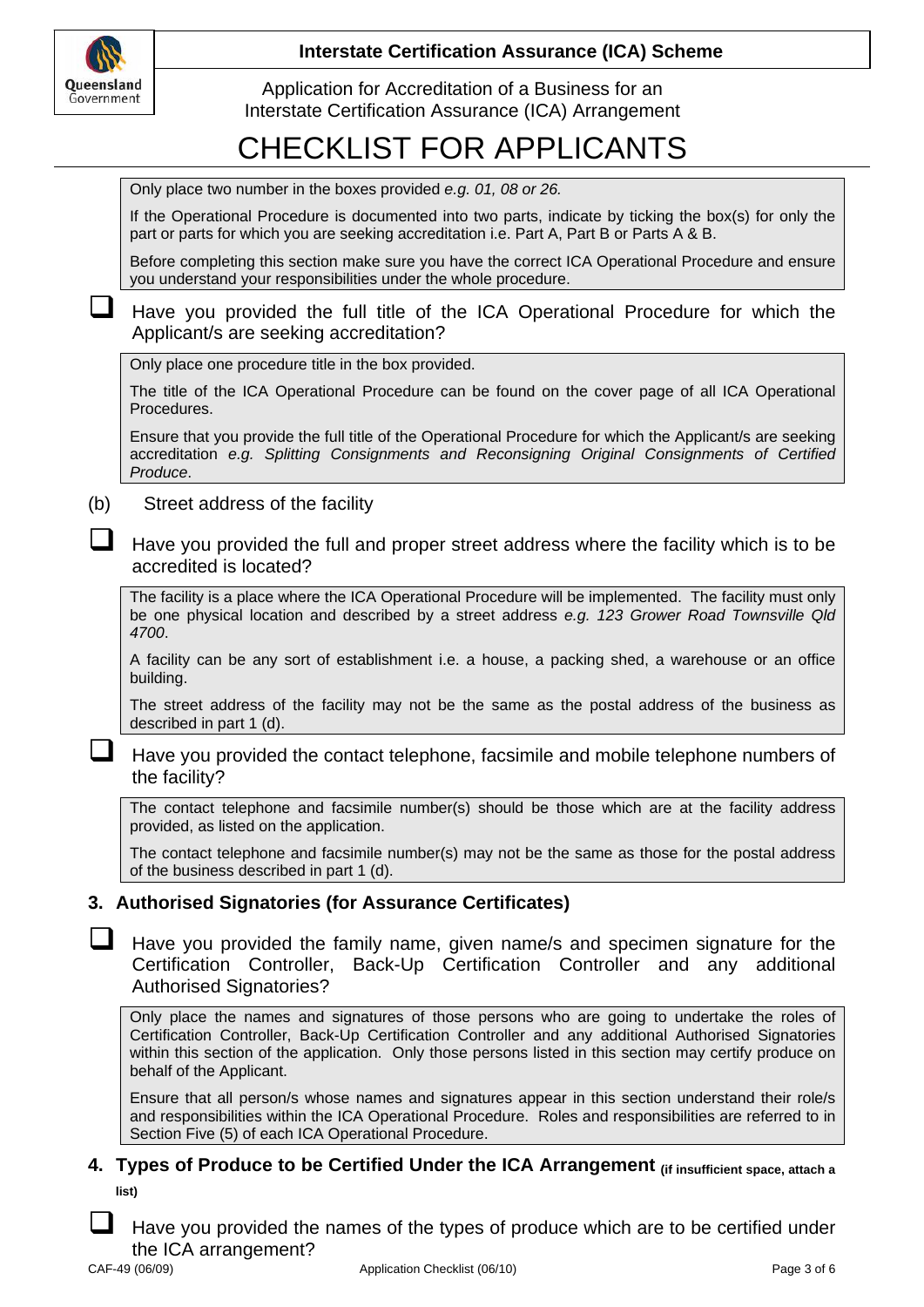

Application for Accreditation of a Business for an Interstate Certification Assurance (ICA) Arrangement

# CHECKLIST FOR APPLICANTS

Only place the names of the types of produce which you intend to certify under the ICA Arrangement relevant to the ICA Operational Procedure described in part 2 (a).

The types of produce covered by each ICA Operational Procedure is described in Section Two (2) of all ICA Operational Procedures.

#### **5. Interstate Certification Assurance System Records**

 $\Box$  Have you indicated what records you maintain to verify that the business is carrying out its responsibilities and duties under the ICA Operational Procedure nominated in Section 2(a) of this application for accreditation?

#### **Only tick one (1) box.**

You may use either the records supplied with the ICA Operational Procedure or your own records to verify that the business has carried out its duties and responsibilities under the nominated ICA Operational Procedure.

 If relevant, have you listed the names of the alternate or additional records you intend to use to verify that the business is carrying out its responsibilities and duties under the ICA Operational Procedure and attached a copy of these forms to the Application form?

#### **6. Accreditation Conditions**

 Have all the Applicant/s read and understood the conditions of accreditation as listed on the application form?

All Applicants must read and understand the conditions of accreditation prior to signing in the space provide within this section of the application form.

Have all the Applicant/s signed and dated the application form?

 Has each Applicant indicated their status i.e. individual, partner, company director or sole director & company secretary by ticking only one (1) of the boxes below where they have placed their signature?

Applicants must ensure that they tick only one (1) box indicating their status relevant to the type of business described in part 1 (a) of the application form.

Where the applicant is a corporation, the application must be signed by two Directors of the company or a Director and a Company Secretary of the company or in the case of a proprietary company that has a sole Director who is also the Company Secretary, that Director signs the application. Where the applicants are members of a partnership, each of the partners must sign the application.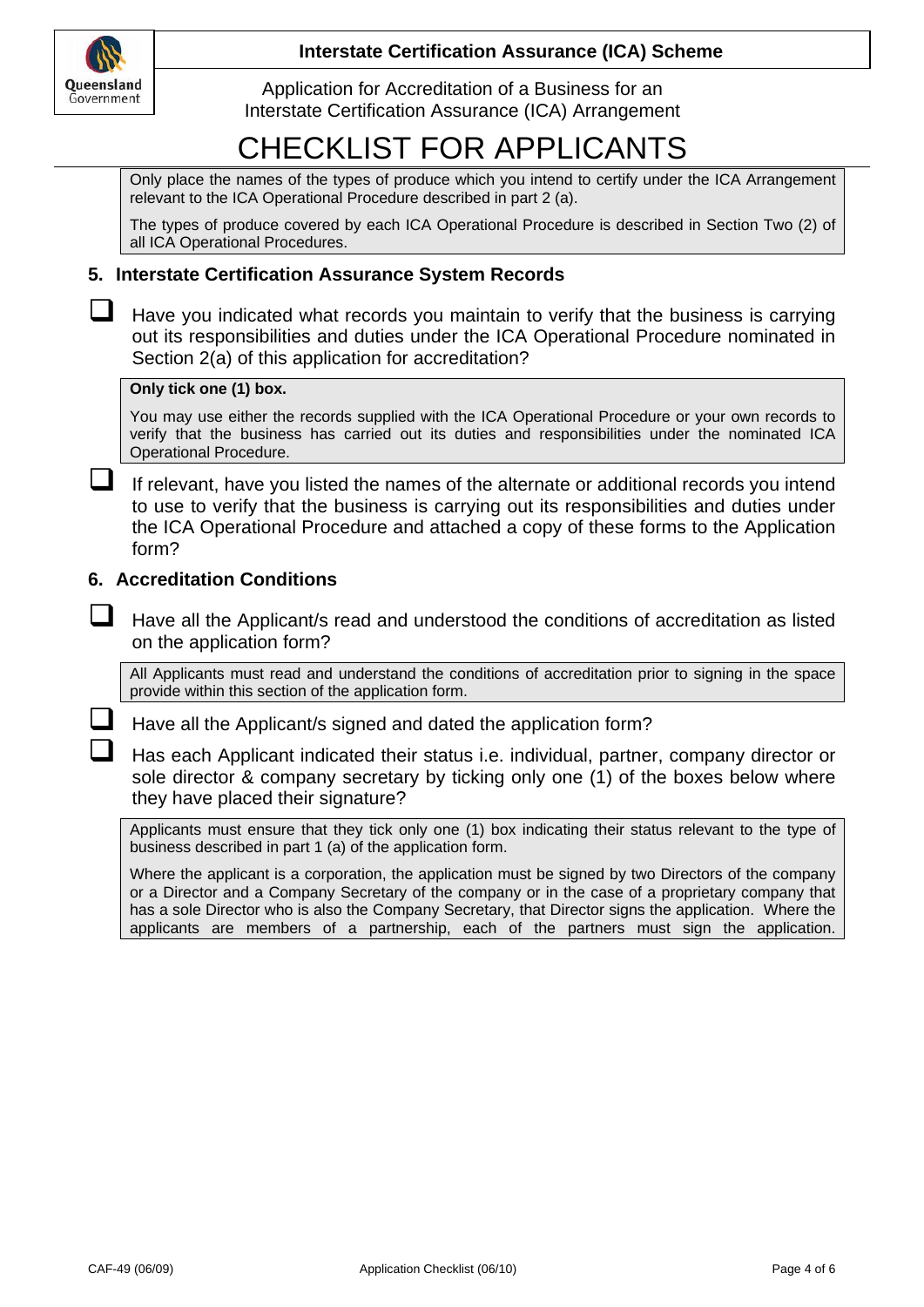

Application for Accreditation of a Business for an Interstate Certification Assurance (ICA) Arrangement

# CHECKLIST FOR APPLICANTS

| <b>UEENSLAND</b><br><b>COVERNMENT</b> |                                                                                                                                                                                                                                                                                                                                                                                                                                                                                                                                                                                                         |                                                                                                                                                           |                  |                        | Application for Accreditation of a Business for an<br><b>Interstate Certification Assurance (ICA) Arrangement</b>                                                                                                                         |  |  |  |
|---------------------------------------|---------------------------------------------------------------------------------------------------------------------------------------------------------------------------------------------------------------------------------------------------------------------------------------------------------------------------------------------------------------------------------------------------------------------------------------------------------------------------------------------------------------------------------------------------------------------------------------------------------|-----------------------------------------------------------------------------------------------------------------------------------------------------------|------------------|------------------------|-------------------------------------------------------------------------------------------------------------------------------------------------------------------------------------------------------------------------------------------|--|--|--|
|                                       | <b>New</b>                                                                                                                                                                                                                                                                                                                                                                                                                                                                                                                                                                                              | Indicate the type of application being made<br>Renewal<br>Amendment<br><b>Business Details</b>                                                            |                  |                        | Tick each box that describes your business and the type of application and<br>provide specific details where required. Only one ICA arrangement, that is<br>one Operational Procedure at one facility, may be covered in one application. |  |  |  |
| (a)                                   |                                                                                                                                                                                                                                                                                                                                                                                                                                                                                                                                                                                                         | Type of Ownership of Business                                                                                                                             |                  | (please specify)       |                                                                                                                                                                                                                                           |  |  |  |
|                                       |                                                                                                                                                                                                                                                                                                                                                                                                                                                                                                                                                                                                         | √ Incorporated Company<br>Individual                                                                                                                      | Other            |                        |                                                                                                                                                                                                                                           |  |  |  |
|                                       |                                                                                                                                                                                                                                                                                                                                                                                                                                                                                                                                                                                                         | <b>Cooperative Association</b><br>Partnership                                                                                                             |                  |                        |                                                                                                                                                                                                                                           |  |  |  |
| (b)                                   |                                                                                                                                                                                                                                                                                                                                                                                                                                                                                                                                                                                                         |                                                                                                                                                           |                  |                        | Name of Applicant/s (Print your full name including any given names. For partnerships, print the full name of each partner in their<br>Name of Applicant/s normal order. For incorporated companies and cooperatives, print the f         |  |  |  |
|                                       | The Top Tomato Packing Company Pty Ltd                                                                                                                                                                                                                                                                                                                                                                                                                                                                                                                                                                  |                                                                                                                                                           |                  |                        |                                                                                                                                                                                                                                           |  |  |  |
|                                       | Australian Company Number or Australian Registered Body Number<br>Companies must provide proof of incorporation by attaching a copy of their<br>Certificate of Incorporation or similar document from the Australian Securities<br><b>VI ACN</b><br>Commission. Cooperative associations must provide a copy of their Certificate<br>2<br>3<br>5<br>8<br>9<br>1<br>4<br>6<br>7<br><b>ARBN</b><br>of Registration or a registration search from the Department of Justice.<br>Trading Name/s of the business (include any business or brand names used by the business on packages of certified produce) |                                                                                                                                                           |                  |                        |                                                                                                                                                                                                                                           |  |  |  |
| (C)                                   |                                                                                                                                                                                                                                                                                                                                                                                                                                                                                                                                                                                                         | Top Tomatoes, Bob's Best Tomatoes                                                                                                                         |                  |                        |                                                                                                                                                                                                                                           |  |  |  |
|                                       |                                                                                                                                                                                                                                                                                                                                                                                                                                                                                                                                                                                                         |                                                                                                                                                           |                  |                        |                                                                                                                                                                                                                                           |  |  |  |
| (d)                                   |                                                                                                                                                                                                                                                                                                                                                                                                                                                                                                                                                                                                         | Postal address of the business                                                                                                                            |                  |                        | 1234 5678                                                                                                                                                                                                                                 |  |  |  |
|                                       |                                                                                                                                                                                                                                                                                                                                                                                                                                                                                                                                                                                                         | PO Box 123, Fruit Town, Qld                                                                                                                               |                  | Telephone<br>Facsimile | 07<br>07<br>1234 5678                                                                                                                                                                                                                     |  |  |  |
|                                       |                                                                                                                                                                                                                                                                                                                                                                                                                                                                                                                                                                                                         |                                                                                                                                                           | 4999<br>Postcode | Mobile                 | 0987 654 321                                                                                                                                                                                                                              |  |  |  |
| (e)                                   |                                                                                                                                                                                                                                                                                                                                                                                                                                                                                                                                                                                                         | Has the business been registered previously<br>in Q'ld for the interstate movement of produce?                                                            | No Yes           |                        | If yes, give the business's<br>Interstate Produce (IP) Number<br>9<br>9<br>9<br>9                                                                                                                                                         |  |  |  |
| 2.<br>(a)                             | <b>Operational Procedure and Facility Details</b><br>Operational Procedure used in this ICA arrangement (refer to list of Operational Procedures)<br>Reference No.<br>If the Operational Procedure is documented<br>Part B 1 Parts A & B<br>PartA<br>2<br>6<br>in two parts, indicate the part or parts for $\blacktriangleright$<br>ICA<br>which you are seeking accreditation.                                                                                                                                                                                                                        |                                                                                                                                                           |                  |                        |                                                                                                                                                                                                                                           |  |  |  |
|                                       |                                                                                                                                                                                                                                                                                                                                                                                                                                                                                                                                                                                                         | Title of Operational Procedure (print the full title of the Operational Procedure)<br>Pre-Harvest Treatment of Tomatoes, Capsicums, Chillies and Eggplant |                  |                        |                                                                                                                                                                                                                                           |  |  |  |
|                                       |                                                                                                                                                                                                                                                                                                                                                                                                                                                                                                                                                                                                         |                                                                                                                                                           |                  |                        |                                                                                                                                                                                                                                           |  |  |  |
| (b)                                   |                                                                                                                                                                                                                                                                                                                                                                                                                                                                                                                                                                                                         | Street address of the facility                                                                                                                            |                  |                        | Telephone $(07)$<br>1234 5678                                                                                                                                                                                                             |  |  |  |
| 123 Grower Road, Fruit Town, Qld      |                                                                                                                                                                                                                                                                                                                                                                                                                                                                                                                                                                                                         |                                                                                                                                                           | 07               |                        |                                                                                                                                                                                                                                           |  |  |  |
|                                       |                                                                                                                                                                                                                                                                                                                                                                                                                                                                                                                                                                                                         |                                                                                                                                                           |                  | Facsimile              | 1234 5678                                                                                                                                                                                                                                 |  |  |  |
|                                       |                                                                                                                                                                                                                                                                                                                                                                                                                                                                                                                                                                                                         |                                                                                                                                                           | Postcode 4999    | Mobile                 | 0987 654 321                                                                                                                                                                                                                              |  |  |  |
|                                       |                                                                                                                                                                                                                                                                                                                                                                                                                                                                                                                                                                                                         | 3. Authorised Signatories (for Assurance Certificates)                                                                                                    |                  |                        |                                                                                                                                                                                                                                           |  |  |  |
|                                       |                                                                                                                                                                                                                                                                                                                                                                                                                                                                                                                                                                                                         | <b>Family Name</b>                                                                                                                                        | Given Name/s     |                        | Specimen Signature                                                                                                                                                                                                                        |  |  |  |
|                                       | <b>Certification</b><br>Controller                                                                                                                                                                                                                                                                                                                                                                                                                                                                                                                                                                      | Grower                                                                                                                                                    | Robert George    |                        | R G Grower                                                                                                                                                                                                                                |  |  |  |
|                                       | Back-Up<br><b>Certification</b>                                                                                                                                                                                                                                                                                                                                                                                                                                                                                                                                                                         | Grower                                                                                                                                                    |                  | Alice Mary             | A Grower                                                                                                                                                                                                                                  |  |  |  |
|                                       | Controller                                                                                                                                                                                                                                                                                                                                                                                                                                                                                                                                                                                              | Smith<br>John Henry                                                                                                                                       |                  |                        | J Smith                                                                                                                                                                                                                                   |  |  |  |
|                                       | Additional<br>Authorised<br>Signatories                                                                                                                                                                                                                                                                                                                                                                                                                                                                                                                                                                 |                                                                                                                                                           |                  |                        |                                                                                                                                                                                                                                           |  |  |  |

Form FDU 385 03/00 Page 1 of 2

C State of Queensland 2000

Forms Management Unit